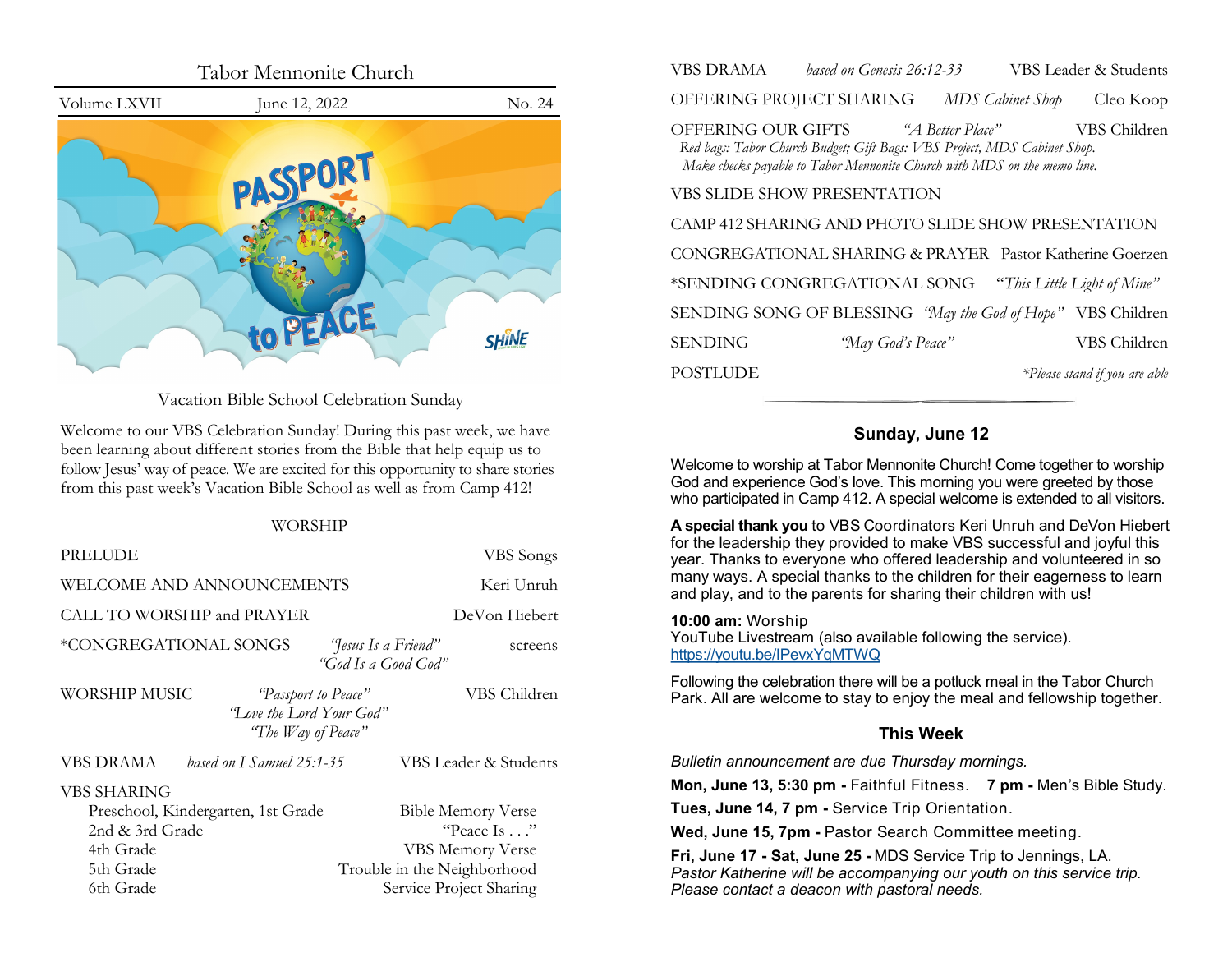## **Next Sunday, June 19**

<span id="page-1-0"></span>**9:30 am:** Next Sunday Michael Unruh will be preaching about Jesus' upside down way of teaching and living, reflecting on Scriptures from the books of Matthew, Luke, and John.

**10:45 am:** Faith Formation - Hymn Sing lead by Russell Adrian. Everyone is welcome!

## **Prayer Requests**

*The following requests were shared on Sunday, June 5.*

 $\star$  Pastor Katherine thanked the congregation for praying for the MC USA Special delegate session. Lord, hear our prayers for our denomination -- May your will be done, may our lives together continue to reflect your love and your grace, and may we follow the leading of your Holy Spirit.

Remember to Pray for:

- $\star$  all who are struggling with illness, depression, despair, loneliness, both here and around the world. Lord, hear our prayers for your healing presence to be made known in the midst of struggles.
- Western District Conference: Pray for WDC congregations in pastoral transition, that they would experience God's faithfulness, love and guidance during times of change and uncertainty.
- $\star$  Mennonite Mission Network: Mennonite Voluntary Service participants, serving through MMN, are in their final months at their unit houses and volunteer placements. Pray for them as they bring closure to relationships in their hosting communities and find ways to implement what they have learned, as they move into their futures.

Remember to Praise God for:

- $\star$  Vacation Bible School and the joy that was a part of the learning every day! Thanks be to God!!
- $\star$  The work of Mennonite Disaster Service and the opportunity the Goessel Community has to help with rebuilding the lives of people who experience great loss. Thanks be to God!!

# **Congregational Announcements**

**Fellowship Event:** You are invited to join us on Sunday, June 26 at 6:30 pm for an evening of fellowship, games, watermelon, and crullers in the Tabor Church park. Bring your lawn chairs and lawn games if you like. Let Eunice or Kenton Nickel know if you would be willing to make some crullers. We hope to see you there!!

## **Summer Faith Formation is almost here!**

Christian Education Team and Worship Council have decided that we will use MennoMedia's current curriculum, which includes both faith formation materials as well as worship materials, so that most from the congregation will be reflecting on the same Scripture passages. This series will begin on June 26.

Christian Ed Team is hoping to have 4 leaders each Sunday (both youth and adults are encouraged to sign up)  $-2$  to lead a 10-15 minute input time for children, and 2 to facilitate an outdoor/recreational component. If you are interested in signing up for a Sunday or two, sign up here: [https://www.signupgenius.com/go/10C0E45A5A823A6F94](https://www.signupgenius.com/go/10C0E45A5A823A6F94-summer)-summer

**Stamps for Ministry:** Stamps are sold to stamp collectors by the pound and the funds are used to translate Sunday School materials to Spanish. Through this ministry, more than 50 lesson series have been published and used in Latin America, Spain, and the United States. There is plastic box for used stamps on the table by the coat racks. Thank you for saving your stamps and donating to this cause.

**Western District Conference Annual Assembly:** July 29-31, at Camp Copass, Denton, TX. **If you are interested in being a delegate** for WDC's Annual Assembly, please let Pastor Katherine or a deacon know.

## **Conference Announcements**

## **Western District Conference:**

**--Summer Story Hour**--God Rocks! - All children ages 3-8 in the central Kansas area are invited to Summer Story Hour at the WDC Conference Resource Library in North Newton. Fun Stories and Activities with Leader, Marjie Warkentine and Resource Library Director, Jennie Wintermote. Mondays at 10:00am on June 27, July 11, 18, 25 & August 1 & 8.

**--Summer Reading Challenge** - Everyone across WDC is invited to join the Summer 2022 God Rocks! Reading Challenge. Sign up on the Resource Library's Beanstack page at [https://mennowdc.beanstack.com/reader365.](https://mennowdc.us5.list-manage.com/track/click?u=3915f468965d9af14d0f614cb&id=7919616dc6&e=58169205e4) This challenge is for readers of all ages to explore just how amazing God is! Read to earn tickets for prize drawings (gift certificates for coffee and books) as well as free books and other fun prizes. Registration is open now and the challenge runs June 1 through July 31.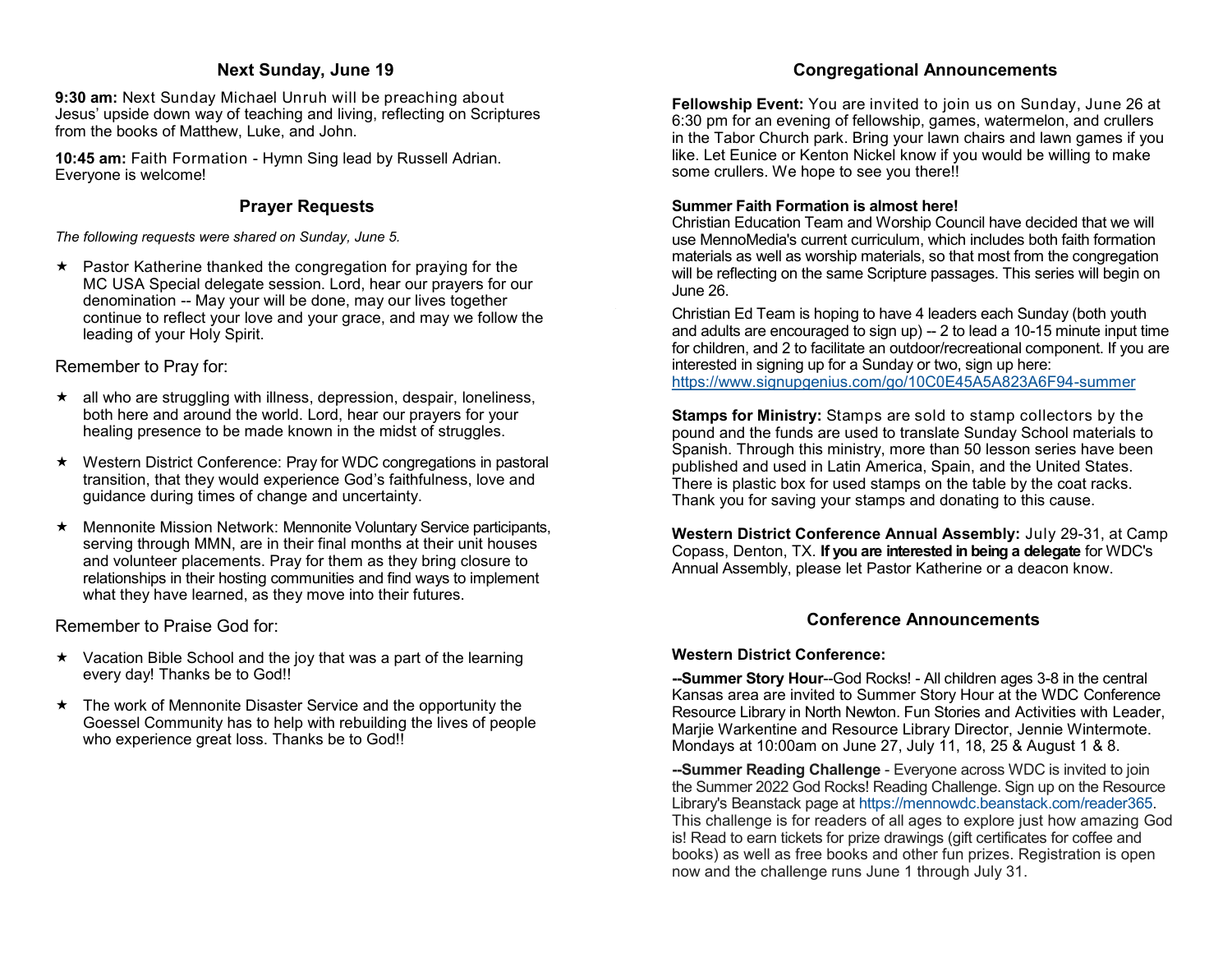#### <span id="page-2-0"></span>**Mennonite Church USA:**

**--Berlin Exodus Presentation -** Sun., June 26, 7pm: Come hear the story of how MCC worker, Peter Dyck, moved 1,200 Ukrainian Mennonite refugees located in Berlin to a waiting ship in West Germany to travel to Paraguay in 1947 (75 years ago). The Berlin Exodus (also known as the Great Escape) is the theme of an evening presentation at Trinity Mennonite Church (211 Elm Street, Hillsboro, KS) led by Calvin Buller.

**--**Mennonite Church USA has named Lorraine Stutzman Amstutz as **denominational minister for Peace and Justice**. In this role, she will resource conference ministers, conferences and pastors with opportunities to strengthen capacity and engagement in Christ-centered peace and justice, as well as serve as a liaison and coordinator for peace and justice initiatives throughout MC USA. Read more here: [https://www.mennoniteusa.org/news/peace](#page-1-0)-justice

**Mennonite Central Committee** is resuming shipments of material resources to Ukraine. Five containers of emergency supplies are being shipped to Ukraine in the next few months with more planned for later in the year. With this increase in demand for supplies for Ukraine and other countries around the world, MCC's inventory of material resources is getting low. *We need comforters, soap and towels as well as dignity, hygiene, infant care, relief, school and sewing kits.* Your donations will provide relief and a tangible sign of hope to people in Ukraine and other difficult situations around the world. Go to [mcc.org/kits](https://mcc.org/get-involved/kits) for information on needed supplies and drop-off locations.

**Mennonite Disaster Service:** The MDS Yearlong Volunteer Program provides a one-year service opportunity for volunteers to enhance their leadership skills and to help bring people home after disasters. Volunteers serve in a group from August to July at various MDS projects, experience multiple cultures and communities across the U.S. & Canada, and build meaningful relationships with disaster survivors and other volunteers as they serve! Contact the MDS office, Josh Carson at 800-241-8111 or email [jcarson@mds.org,](#page-2-0) for more information or to apply by June 15.

**Life Enrichment** returns to Bethel College with the start of the fall 2022 semester – but it will be on a different day. Life Enrichment resumes Thursday, Aug. 25, and will be on Thursdays thereafter. Place and time remain the same: Krehbiel Auditorium, 9:30 a.m. See [https://](https://www.bethelks.edu/academics/convocation-lectures/life-enrichment) [www.bethelks.edu/academics/convocation](https://www.bethelks.edu/academics/convocation-lectures/life-enrichment)-lectures/life-enrichment for more information, and look for a brochure coming later this summer.

#### **Bethel College's Prison Theater Project is currently in process**,

with director John McCabe-Juhnke, Bethel students and several men from the Hutchinson Correctional Facility minimum-security East Unit. The public performance at HCF is Friday, July 1, and the project is looking for an audience. If you'd like to go, contact Offender-Victim Ministries in Newton at 316-283-2038 (Mon.-Thurs.) before June 24.

# **VBS Offering Project**

Our Peace Mission includes our offering project to financially support an organization doing peace work. We have chosen to support the MDS Cabinet Shop in Goessel this year. This project fits nicely with our theme, Passport to Peace.

The Kansas Mennonite Disaster Service Unit has embarked on a very exciting new adventure. The Unit has purchased Rod Abrahams' cabinet shop in Goessel. Volunteers will be building kitchen cabinets for Binational MDS rebuilding projects. Most of the cabinets will be installed in new homes across the United States. MDS builds approximately 75 new homes each year. Your donation will support the purchase of equipment for use in the cabinet shop. Thanks for your generosity.

*Please make checks payable to Tabor Mennonite Church with 'MDS' on the memo line.*